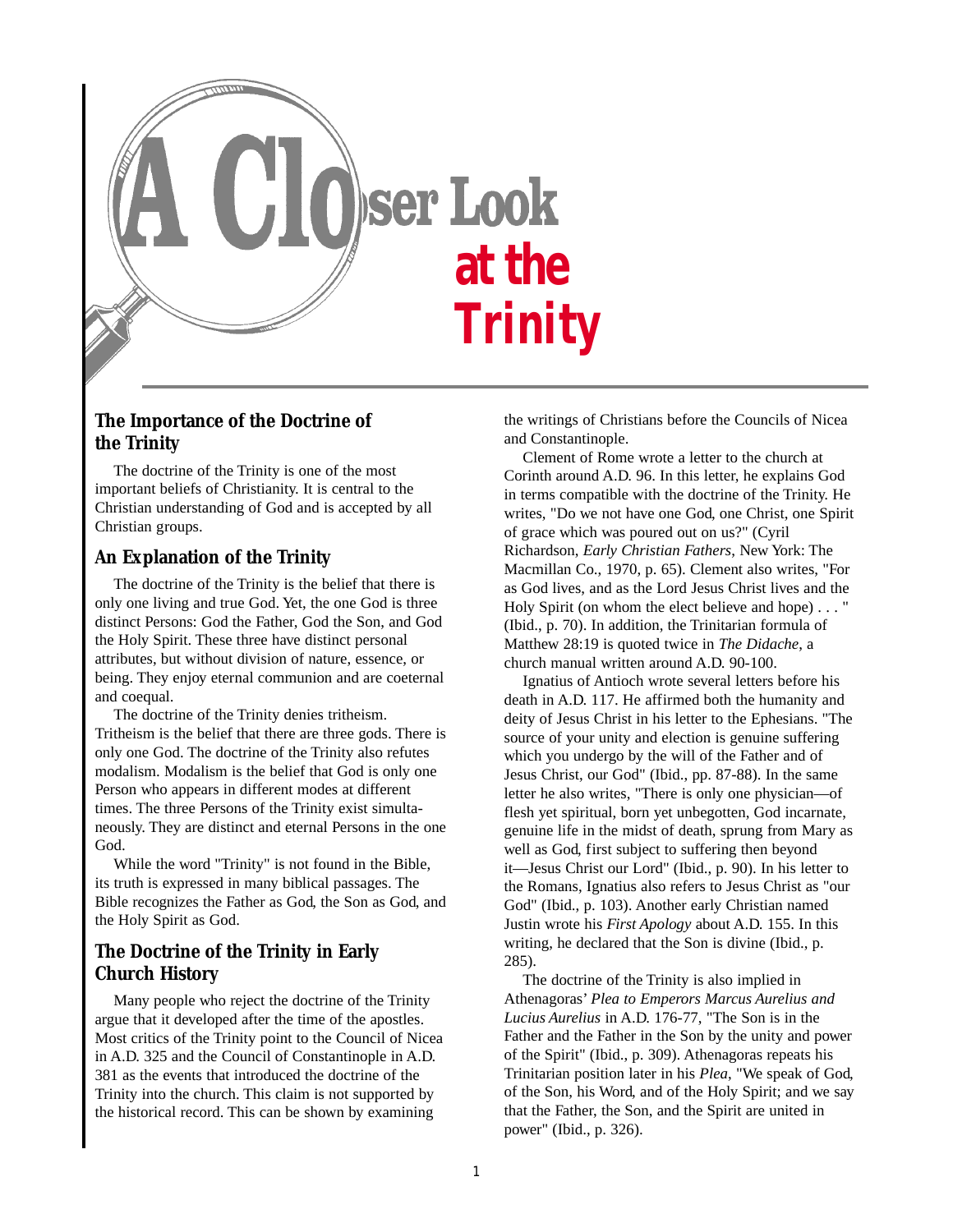Irenaeus of Lyons wrote his work *Against Heresies* in the late second century. He writes, "Christ Jesus our Lord and God and Savior and King, according to the pleasure of the invisible Father" (Ibid., p. 360). At about the same time, Tertullian argued that the Father, Son, and Holy Spirit are one God in his treatise *Against Praxeas* (Justo L. Gonzales, *A History of Christian Thought*, vol. 1, Nashville: Abingdon Press, 1970, pp. 182-183). Other early Christians also affirmed their belief in the doctrine of the Trinity, including Origen (A.D. 185-254) and Novatian of Rome (mid-third century) (Ibid., pp. 226, 242).

### **Biblical Evidence for the Doctrine of the Trinity**

The Bible recognizes the Father as God. Psalm 89:26 (NIV) says, "He will call out to me, 'You are my Father, my God, the Rock my Savior.'" Peter in his first epistle writes, "who have been chosen according to the foreknowledge of God the Father" (1 Pet. 1:2, NIV; see also Matt. 6:9; 7:11; Rom. 8:15; 1 Pet. 1:17).

The Bible calls Jesus (the Son) God. John 1:1 (NIV) says Jesus is God, "In the beginning was the Word, and the Word was with God, and the Word was God." The phrase "the Word was God" cannot legitimately be translated "the word was a god" as do the Jehovah's Witnesses in their *New World Translation of the Holy Scriptures* (New York: Watchtower Bible and Tract Society, 1984). The lack of the definite article in the Greek text simply identifies the word God as the predicate of the sentence. The claim by Jehovah's Witnesses that it indicates that Jesus is an inferior deity to the Father is false. Such a claim is not only contrary to Greek grammar but would have been unthinkable to a first century Jew. The Jehovah's Witness position actually advocates a form of polytheism that consists of a big god and a little god.

When Thomas addresses Jesus as "My Lord and my God" (John 20:28, NIV), Jesus does not correct him. Paul and Barnabas act very differently when the people of Lystra start giving them divine homage in Acts 14:8- 18. They go to great lengths to convince the people they are not divine beings. According to John in the book of Revelation, the angel that he started worshiping also refused to accept divine obeisance. The angel insisted that John stop and said, "Do not do it! I am a fellow servant with you and with your brothers who hold to the testimony of Jesus. Worship God" (Rev. 19:10, NIV)!

Titus 2:13 (NIV) declares that Jesus Christ is God, "We wait for the blessed hope—the glorious appearing of our great God and Savior, Jesus Christ." It is very difficult to understand how this passage could refer to the appearing of the Father since John 1:18 (NIV) says, "No one has ever seen God, but God the One and Only, who is at the Father's side, has made him known." Titus 2:13 indicates that Jesus Christ is both God and Savior. This same truth is also taught in 2 Peter 1:1 (NIV) where

Jesus Christ is called "our God and Savior." These passages declare that Jesus Christ is truly God.

The writer of Hebrews, quoting Psalm 45:6 says, "But about the Son he says, 'Your throne, O God, will last for ever and ever, and righteousness will be the scepter of your kingdom'" (Heb. 1:8, NIV). In Hebrews 1:10, the writer quotes Psalm 102:24-25, a passage referring to God, and applies it to the Son. The inspired writer of Hebrews therefore identifies the Son as God.

The Bible identifies the Holy Spirit as God. Peter refers to the Holy Spirit as God in Acts 5:3-4 (NIV) "Then Peter said, 'Ananias, how is it that Satan has so filled your heart that you have lied to the Holy Spirit? . . . You have not lied to men but to God.'" The Bible describes the Holy Spirit as having attributes that only belong to God (Ps. 139:7-13; Luke 1:35; Rom. 15:19; 1Cor. 2:10; Heb. 9:14). The Holy Spirit does the work of God (Gen. 1:26-27; Job 33:4; John 3:5-6; Acts 16: 6- 7,10; Rom. 1:4; 1 Pet. 3:18; 2 Pet. 1:21). He also receives honor due only to God (Matt. 28:19; 2 Cor. 13:14).

### **The Bible Describes the Father, Son, and Holy Spirit as Distinct Persons**

The Father and the Son are distinct Persons. The Bible distinguishes Jesus from the Father (John 1:14, 18; 3:16). Since the Father sends the Son, the two are distinguished from one another (John 10:36; Gal. 4.4).

The Father and the Son are described as Persons distinct from the Holy Spirit. Jesus distinguished the Holy Spirit from Himself and the Father (John 14:16-17). The Holy Spirit proceeds from the Father (John 15:26). The Holy Spirit is sent from the Father and by the Son (John 14:26; 15:26).

The Holy Spirit is a Person. Although the Greek word for "spirit" is neuter, the masculine pronoun is used when referring to the Holy Spirit in John 15:26 and John 16:13-14. The work of the Holy Spirit as Comforter, Helper, and Teacher suggests He must be a Person (John 14:16,26; 15:26). His name is mentioned with other people, which implies His own personality (Matt. 28:19; John 16:14-15; Acts 15:28; 2 Cor. 13:14; 1 Pet. 1:1-2). The Holy Spirit performs deeds that imply His personality (Gen. 6:3; Luke 12:12; Acts 2:4; 13:2; 16:6- 7; Rom. 8:26; 1 Cor. 2:10-11). His personality is also indicated in that He is affected by the acts of others (Matt. 12:31; Acts 5:3-4,9; 7:51; Eph. 4:30).

The three Persons of the Trinity are eternal. The Person of the Son existed before His incarnation (John 1:1-3; 8:58; 17:5,24; Phil. 2:6; Col. 1:15-17; Rev. 14). Other biblical passages reveal the eternality of the Holy Spirit (Gen. 1:1-2; Heb. 9:14).

The doctrine of the Trinity is not a form of tritheism. Christians do not believe that the Father, Son, and Holy Spirit are three gods, but that they are three Persons in the one God. While they are distinct Persons, they are one in essence. God is not three and one, but rather three in one (John 5:17,19; 14:9; 15:26; 17:21-23; 2 Cor. 5:19).